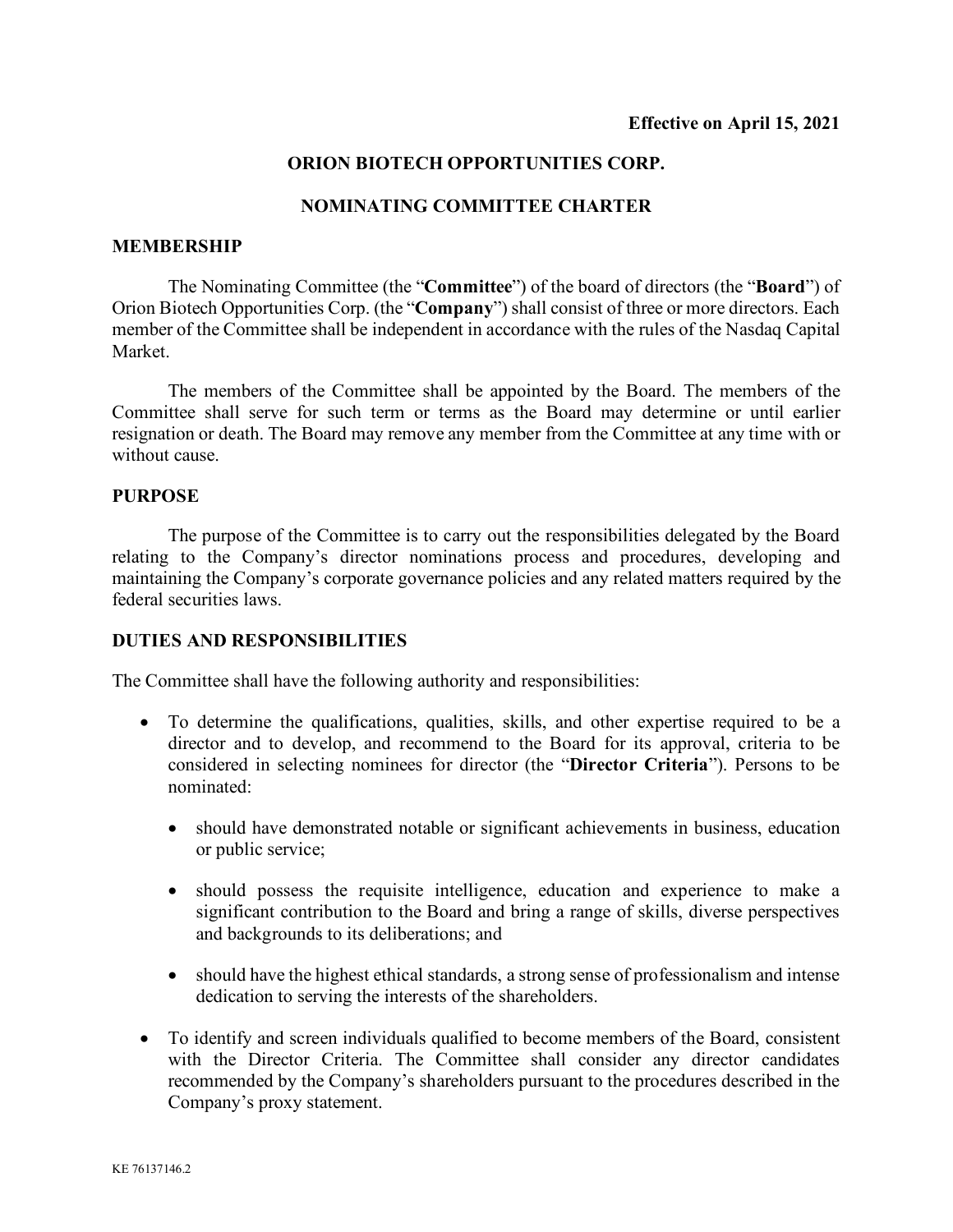- To make recommendations to the Board regarding the selection and approval of the nominees for director to be submitted to a shareholder vote at the annual meeting of shareholders, subject to approval by the Board.
- To oversee the Company's corporate governance practices and procedures, including identifying best practices and reviewing and recommending to the Board for approval any changes to the documents, policies and procedures in the Company's corporate governance framework, including its memorandum and articles of association.
- To develop, subject to approval by the Board, a process for an annual evaluation of the Board, its committees and the charters of the different committees and to oversee the conduct of this annual evaluation.
- To review the Board's committee structure and composition and to make recommendations to the Board regarding the appointment of directors to serve as members of each committee and committee chairmen annually.
- If a vacancy on the Board and/or any Board committee occurs, to identify and make recommendations to the Board regarding the selection and approval of candidates to fill such vacancy either by election by shareholders or appointment by the Board.
- To develop and recommend to the Board for approval standards for determining whether a director has a relationship with the Company that would impair its independence.
- To review and discuss with management disclosure of the Company's corporate governance practices, including information regarding the operations of the Committee and other Board committees, director independence and the director nominations process, and to recommend that this disclosure be, included in the Company's proxy statement or annual report on Form 10-K, as applicable.
- To review and resolve potential conflicts of interest involving directors and senior executives.
- To develop and recommend to the Board for approval a CEO succession plan (the "**Succession Plan**"), to review the Succession Plan periodically with the CEO, develop and evaluate potential candidates for CEO and recommend to the Board any changes to and any candidates for succession under the Succession Plan.

# **OUTSIDE ADVISORS**

The Committee shall have the authority, in its sole discretion, to select, retain and obtain the advice of a director search firm as necessary to assist with the execution of its duties and responsibilities as set forth in this Charter. The Committee shall set the compensation and oversee the work of the director search firm. The Committee shall have the authority, in its sole discretion, to retain and obtain the advice and assistance of outside counsel, an executive search firm and such other advisors as it deems necessary to fulfill its duties and responsibilities under this Charter. The Committee shall set the compensation and oversee the work of its outside counsel, the executive